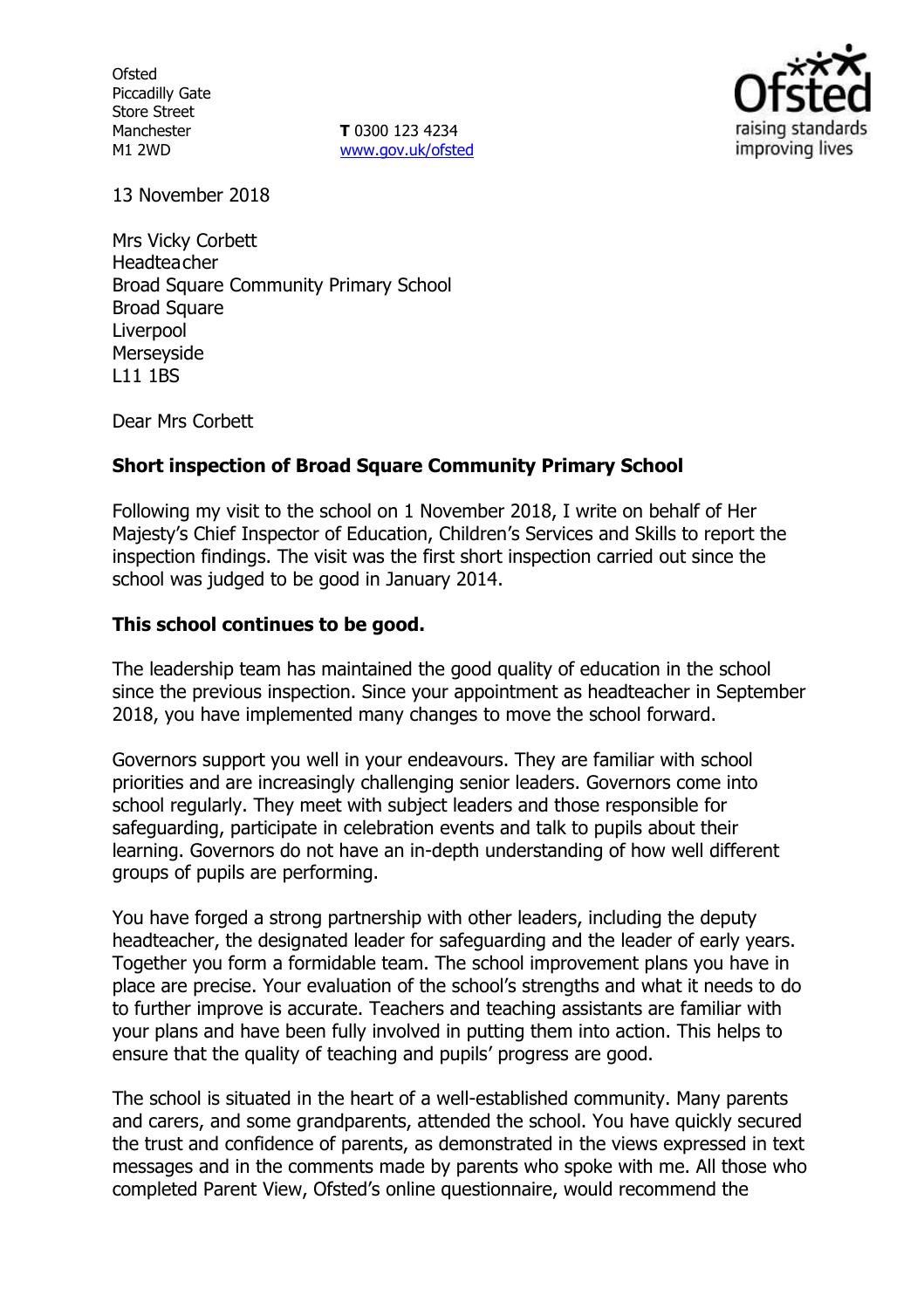

school. Parents are of the view that their children are happy, safe and making good progress. They are especially complimentary about the daily presence of senior leaders at the school gates and the many opportunities available for them to learn alongside their children and participate in the life of the school. Typically, parents commented: 'All staff are friendly and approachable,' 'Broad Square really stands out, my children love it,' and 'Recently there has been lots of changes, all of them good.'

Broad Square is a stimulating and exciting place where pupils are eager to learn. This is because of the strong bond between teachers and pupils. Teachers share their enthusiasm and capture pupils' interest. The pupils I met were eager to tell me about their learning. Year 3 pupils could barely contain their excitement as they recalled a recent visit from an archaeologist and their opportunity to see and handle a woolly mammoth's tusk. Pupils' behaviour, particularly in class, is impeccable. They are welcoming, courteous and polite.

Staff morale is exceptionally high. All staff who completed the inspection questionnaire, and those who I spoke with, were very positive about all aspects of teaching and learning. Broad Square leaders are forward thinking and always looking to broaden pupils' horizons. Consequently, staff are active within various local school clusters. They have learned considerably from visiting specialist teachers, and you provide a comprehensive programme of continuous professional development and training. You are eager to develop the skills of staff and have high expectations of them. Teachers told me that you manage to do this while ensuring that all staff maintain a sensible work-life balance.

Most areas for improvement identified at the previous inspection have been resolved. Most notably, you have forged an exceptionally strong team of subject specialists who are well trained, knowledgeable and enthusiastic. As a result, the quality of teaching has been enhanced and is continuing to improve. In addition, most pupils' ability to apply their mathematical understanding to practical problemsolving activities has improved. You have ensured that the subject leader for mathematics is trained well. He works closely with staff to ensure that mathematics teaching is consistently good. In addition, your reorganisation of classes and the high expectations that teachers have of pupils are reaping rewards. However, there is more work to be done to ensure that the most able pupils develop a deeper understanding of mathematics.

## **Safeguarding is effective.**

- Senior leaders ensure that policies and procedures relating to safeguarding pupils are current and thorough. The deputy headteacher is one of three designated safeguarding leaders. She has an excellent understanding of safeguarding principles and the complete confidence of parents, staff, pupils and governors. Checks on staff records are rigorous and up to date. Records show that all staff are suitable to work with pupils, including the children in the Nursery and Reception classes.
- The safeguarding policy is current and available on the school's website. It refers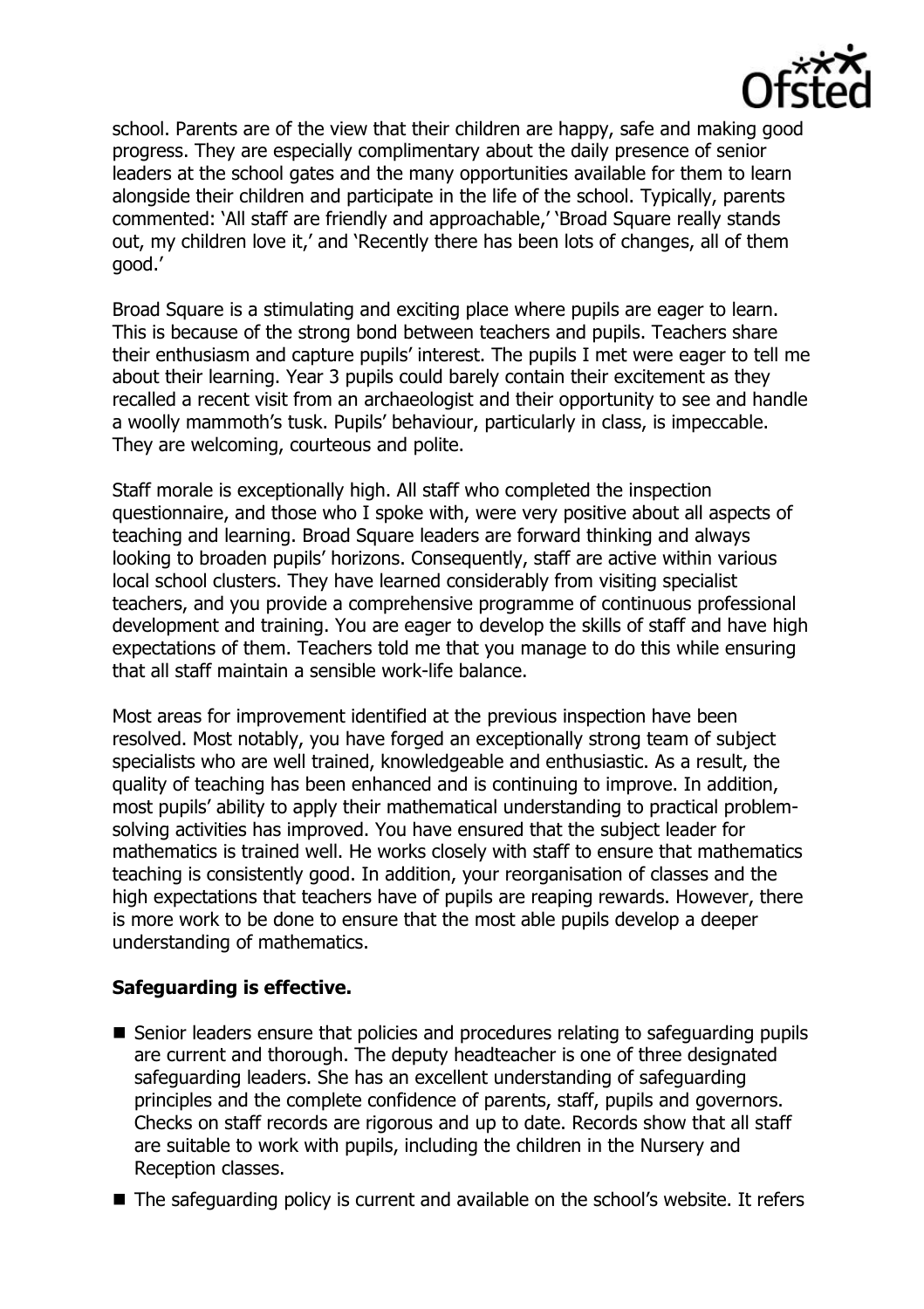

to the very latest guidelines on keeping children safe. All staff sign to indicate that they have read the school's policies and government guidelines, including part 1 of the guidance 'Keeping children safe in education, September 2018' issued by the Secretary of State.

- All staff have had 'Prevent' duty training, which is in keeping with the government's agenda to counter terrorism and radicalisation. Safeguarding training is also available for parents. In addition, staff and governors benefit from training in various areas including safer recruitment and working with vulnerable children.
- **Pupils know how to keep themselves safe. Those I spoke with demonstrated a** good understanding of internet safety and stranger danger. They say that staff, including the school mentor, help to keep them safe. They also express great confidence that any worries reported will be quickly resolved. Pupils say that there is no bullying and that behaviour is almost always good.

# **Inspection findings**

- $\blacksquare$  The inspection focused on several key lines of enquiry, the first of which was the role of subject leaders in improving the quality of teaching and learning. Subject leaders are playing a much more prominent role in monitoring pupils' progress and evaluating the quality of teaching in their respective subject areas. The mentoring offered by you and senior leaders and the support from School Improvement Liverpool are effective and much appreciated by leaders. It has given them confidence and raised their authority when observing their colleagues teaching, assessing the quality of work in pupils' books and talking to pupils about their learning.
- As leaders explained to me, 'We take a collaborative approach to teaching and sharing what works.' Targeted training and support have helped to hone leaders' skills in many subject areas. For example, design and technology training has helped to develop teachers' skills and enlivened the curriculum. Leaders' focus on reading has enhanced pupils' appreciation of the work of an increasingly wide range of authors. Specialist training has also helped teachers to deepen and improve pupils' mastery and fluency in mathematics. However, there is more to do to ensure that teaching consistently helps the most able pupils to develop a deeper understanding of mathematical principles.
- My second line of enquiry related to pupils' writing, and specifically to pupils' ability to write at length and opportunities provided for them to refine their skills in subjects other than English. You have ensured that teachers make writing interesting and relevant. Pupils' writing shows an ability to be imaginative and empathise with others. In Year 6, pupils captured the misery of the Second World War and the destructive impact it had on families. Their recent visit to St Luke's (the 'bombed church' in Liverpool), and a visit from two women who experienced the Blitz, undoubtably contributed to pupils' detailed and thoughtful writing.
- You have also improved writing by ensuring that teachers promote pupils' writing skills in a wide range of subjects. For example, Year 3 pupils' topic books contain good factual writing about their visit to a Mesolithic burial ground in Anglesey.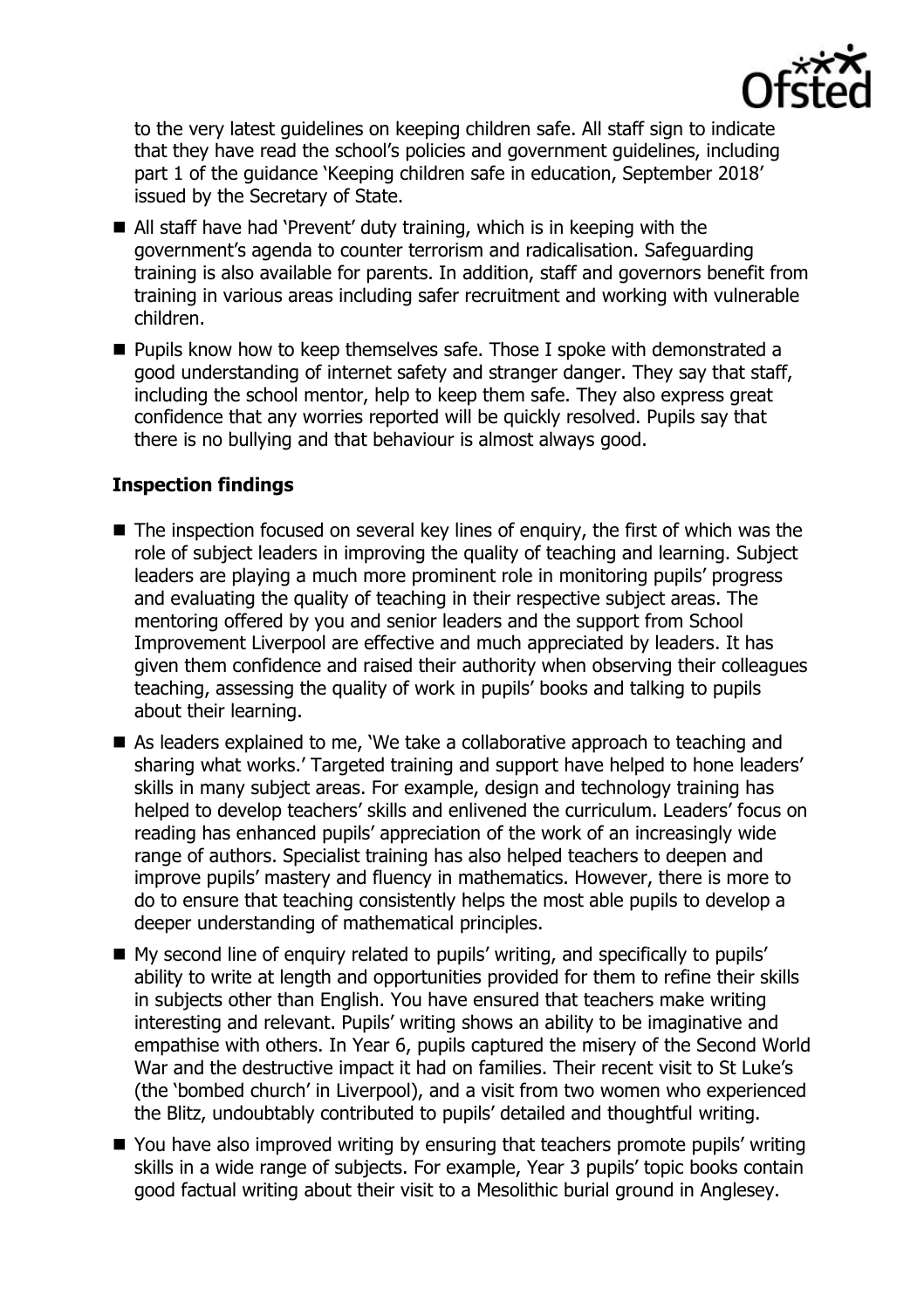

Opportunities to write for different purposes are also available. During the inspection pupils were engaged in various cross-curricular activities relating to design and technology week. This led to examples of writing instructions linked to the operation of mechanical objects. As a result of your focus on improving writing and providing many opportunities for pupils to develop their skills across the curriculum, pupils' writing has improved.

- My next line of enquiry focused on the performance of Year 6 pupils. This was because for three consecutive years pupils' progress in reading, writing and mathematics at the end of key stage 2 was good, especially for disadvantaged pupils. Attainment was steadily improving, particularly in mathematics. However, standards dipped in all subjects, except grammar, punctuation and spelling, in 2018. You have compelling evidence that this cohort contained a large proportion of pupils who had special educational needs and/or disabilities. While these pupils made good progress, their attainment was below average.
- Current pupils, including those in Year 6, make good progress in a wide range of subjects. Teachers' secure understanding of data enables them to put interventions in place quickly when pupils are not achieving as well as they should. All governors are aware of overall trends in pupils' performance. However, some governors do not have a precise understanding of the relative performance of different groups of pupils.
- My final line of enquiry related to the performance of children in the early years. I wanted to find out whether the performance of children eligible for additional funding was improving. This is because after three years of improvement overall, which saw attainment at the end of the Reception Year edging ever closer to the national average, the performance of this group of children dipped in 2017.
- Evidence in data and children's work shows children in both the Nursery and Reception classes make good progress. Staff and senior leaders' focus on improving children's language and communication skills, as well as their personal and social development, is paying off. The recent school offer of full-time places for children in the Nursery class has been taken up by almost all parents, the positive impact of which is evident in children's growing confidence and eagerness to learn. Records of their progress are presented with great care and attention, charting children's progress in various areas of learning. The training offered to staff is exemplary, ensuring that they form a highly skilled, effective and professional team.
- Unvalidated data in 2018 indicates that the proportion of children attaining a good level of development at the end of the Reception Year has risen again this year. This represents sustained progress, given the weak skills of many children on entry to the Nursery class. The performance of children eligible for additional funding is strong and in line with other children nationally.